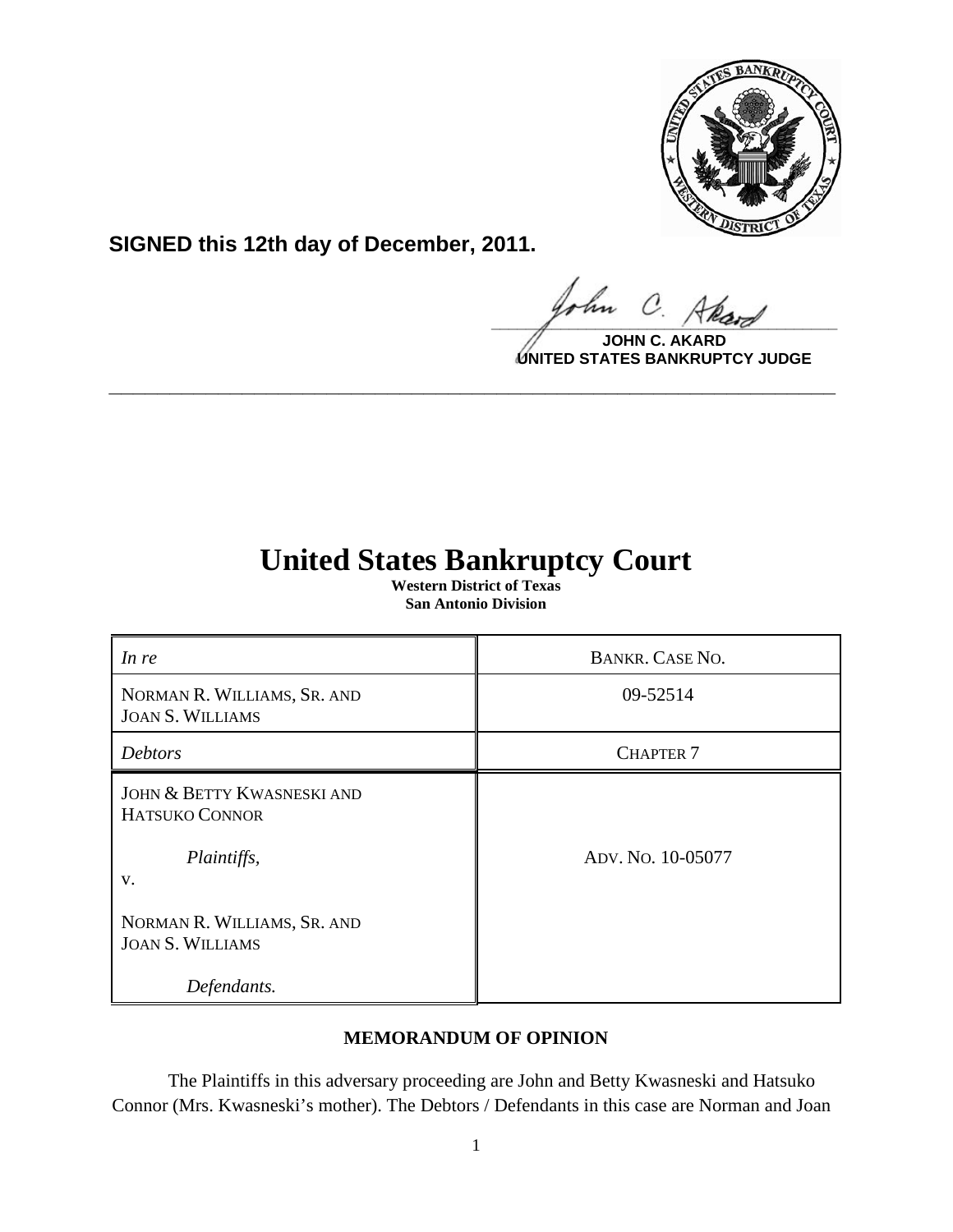Williams. The Plaintiffs filed this adversary proceeding against the Defendants on June 25, 2010. The Plaintiffs' complaint included a claim to determine the dischargeability of debt pursuant to 11 U.S.C. § 523(a)(2)(A) and four objections to the Debtors' discharge pursuant to 11 U.S.C. §§  $727(a)(2)$ ,  $(a)(3)$ ,  $(a)(4)$  and  $(a)(5)$ . Although the Plaintiffs' complaint necessarily relied on various-fraud and misrepresentation-based allegations, this is, in essence a breach of contract / breach of warranty case.

The Defendants filed for relief under Chapter 13 on July 6, 2009. On March 24, 2010, the case was converted to chapter 7.

The Defendants are the owners, managers and sole employees of Williams Building Consultants, LLC ("WBC"). In February 2006, the Plaintiffs negotiated and entered into a contract with WBC whereby WBC agreed to construct a home for the Plaintiffs for \$351,000 on a lot recently conveyed to WBC by the Defendants. The evidence presented at the hearing established that during the negotiations preceding the signing of the contract, Mrs. Williams told the Plaintiffs about the other homes that the Defendants had built in the neighborhood, showed the Plaintiffs the Defendants' own home, which Mrs. Williams represented they had built, and promised that the Plaintiffs' home would be constructed in accordance with certain plans and specifications. The Defendants also told the Plaintiffs that, because they would be neighbors, if any problems arose after construction, the Plaintiffs would fix such problems at no cost. Mr. Kwasneski testified that when they entered into the contract for the construction of the home, they understood the Williams to be the sellers of the home.

The evidence further showed that shortly after moving into the home, the Plaintiffs began to experience various deficiencies in the construction of the house. Specifically, the roof of the home leaked, there was no flashing above the windows, the driveway only had one culvert for drainage as opposed to the two culverts contemplated in the plans and specifications, the hill behind the home had not been adequately cut back, causing drainage problems in the yard, and the garage had been built at the same level as the adjoining patio such that the garage flooded when it rained. Additionally, the Plaintiffs complained that the home only contained two HVAC units whereas three had been contemplated by the plans, thus causing heating and cooling problems in the house. There were also apparently some issues with cracking in the home's stucco and concrete surfaces as well as issues with stairs and doors not having been built to code.

The Plaintiffs brought the issue of the leaking roof to the attention of the Defendants, who attempted to repair the roof, apparently without success. Similarly, the Defendants remedied some of the issues with the HVAC system, but some issues appear to remain unresolved.

Eventually, in May 2008, the Plaintiffs hired a remodeling company to inspect the property and come up with an estimate of the cost to repair the home. David Ratcliff testified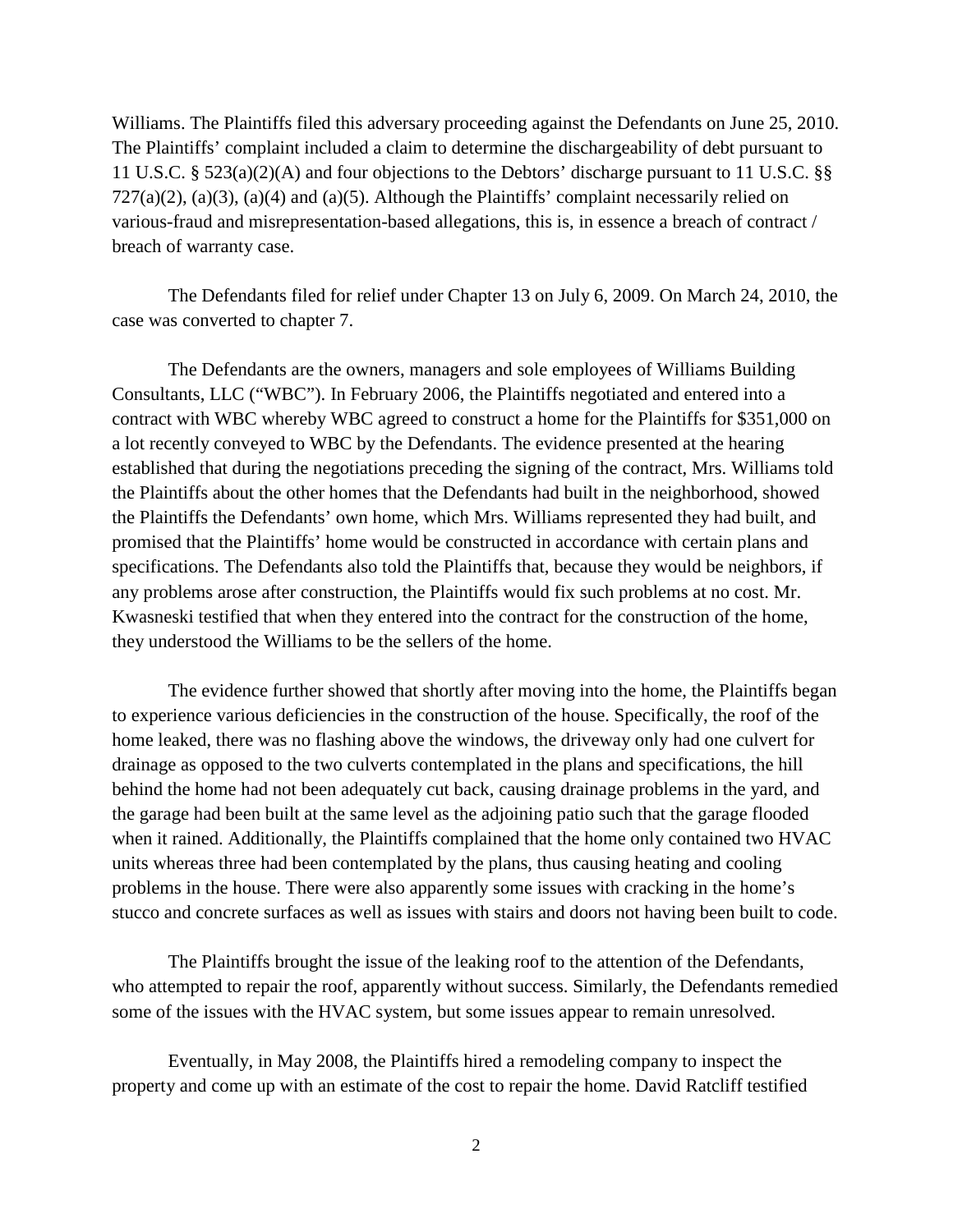that, based on previous inspection reports of the home as well as his own observations, he discovered numerous deficiencies in the construction of the house, poor installation of the roof causing leaking, no flashing, poor installation of exterior stucco, insufficient drainage around the outside of the house, uneven front steps, only one culvert under the driveway, and the fact that the back patio and the garage were the same height, causing flooding. Ratcliff estimated that it would cost \$133,932.48 to repair these problems. Evidence was also presented by James D. Bradley, Registered Professional Engineer, regarding the presence of mold in the home due to the various drainage and leakage problems with the house. As a result of these numerous construction deficiencies, Mr. Kwasneski testified that he believed the value of his home had declined by about \$100,000 (from the \$351,000 he had paid for it).

Despite the Plaintiffs' fervent allegations of fraud, the court finds that the evidence presented does not establish that the Defendants committed fraud. Any debt owed by the Defendants to the Plaintiffs will thus be dischargeable in the Plaintiffs' bankruptcy case.

### 1. 11 U.S.C.  $\S$  523(a)(2)(A) – Claim to Determine Dischargeability of Debt

Section  $523(a)(2)(A)$  provides, that a debt will not be discharged in bankruptcy if it is "for money, property, services, or an extension, renewal, or refinancing of credit," to the extent that it was "obtained by false pretenses, a false representation, or actual fraud." 11 U.S.C. §  $523(a)(2)(A)$ . To establish "false pretenses" or "false representations" under section  $523(a)(2)(A)$ "the creditor must show '(1) a knowing and fraudulent falsehood; (2) describing past or current facts; (3) that was relied upon by the other party.'" *Turbo Aleae Invs., Inc. v. Borschow (In re Borschow)*, 2011 Bankr. LEXIS 1332, at \*44 (Bankr. W.D. Tex. Apr. 8, 2011) (quoting *RecoverEdge, LP v. Pentecost*, 44 F.3d 1284, 1292 (5th Cir. 1995)). For a debt to be deemed non-dischargeable for actual fraud a creditor must show:

(1) that the debtor made a representation; (2) that the debtor knew the representation was false; (3) that the representation was made with the intent to deceive the creditor; (4) that the creditor actually and justifiably relied on the representation; and (5) that the creditor sustained a loss as a proximate result of its reliance.

*[Gen. Elec. Capital Corp. v. Acosta \(In re Acosta\)](https://www.lexis.com/research/buttonTFLink?_m=7dc6df301b34134f2ef9dc45fd2e6d28&_xfercite=%3ccite%20cc%3d%22USA%22%3e%3c%21%5bCDATA%5b2011%20Bankr.%20LEXIS%201042%5d%5d%3e%3c%2fcite%3e&_butType=3&_butStat=2&_butNum=145&_butInline=1&_butinfo=%3ccite%20cc%3d%22USA%22%3e%3c%21%5bCDATA%5b406%20F.3d%20367%2c%20372%5d%5d%3e%3c%2fcite%3e&_fmtstr=FULL&docnum=1&_startdoc=1&wchp=dGLbVtb-zSkAA&_md5=91362b81604f16d3ccec035ba42ecccf)*, 406 F.3d 367, 372 (5th Cir. 2005). "A creditor must prove its claim of nondischargeability by a preponderance of the evidence." *Jacobson v. Ormsby (In re Jacobson)*, 2007 U.S. App. LEXIS 17844, at \*5 (5th Cir. July 26, 2007).

Under section  $523(a)(2)(A)$ , the test for "false pretenses" or "false representations," as applied by courts within the Fifth Circuit, includes elements that somewhat differ from, but also overlap with, those elements required for "actual fraud." *Turbo Aleae Invs., Inc. v. Borschow (In re Borschow)*, 2011 Bankr. LEXIS 1332, at \*43-44 (Bankr. W.D. Tex. Apr. 8, 2011); *see also RecoverEdge*, 44 F.3d at 1292-93, 1293 n. 16 (noting the distinction but also stating that the addition of "actual fraud" to section  $523(a)(2)(A)$  in 1978 did not change the existing case law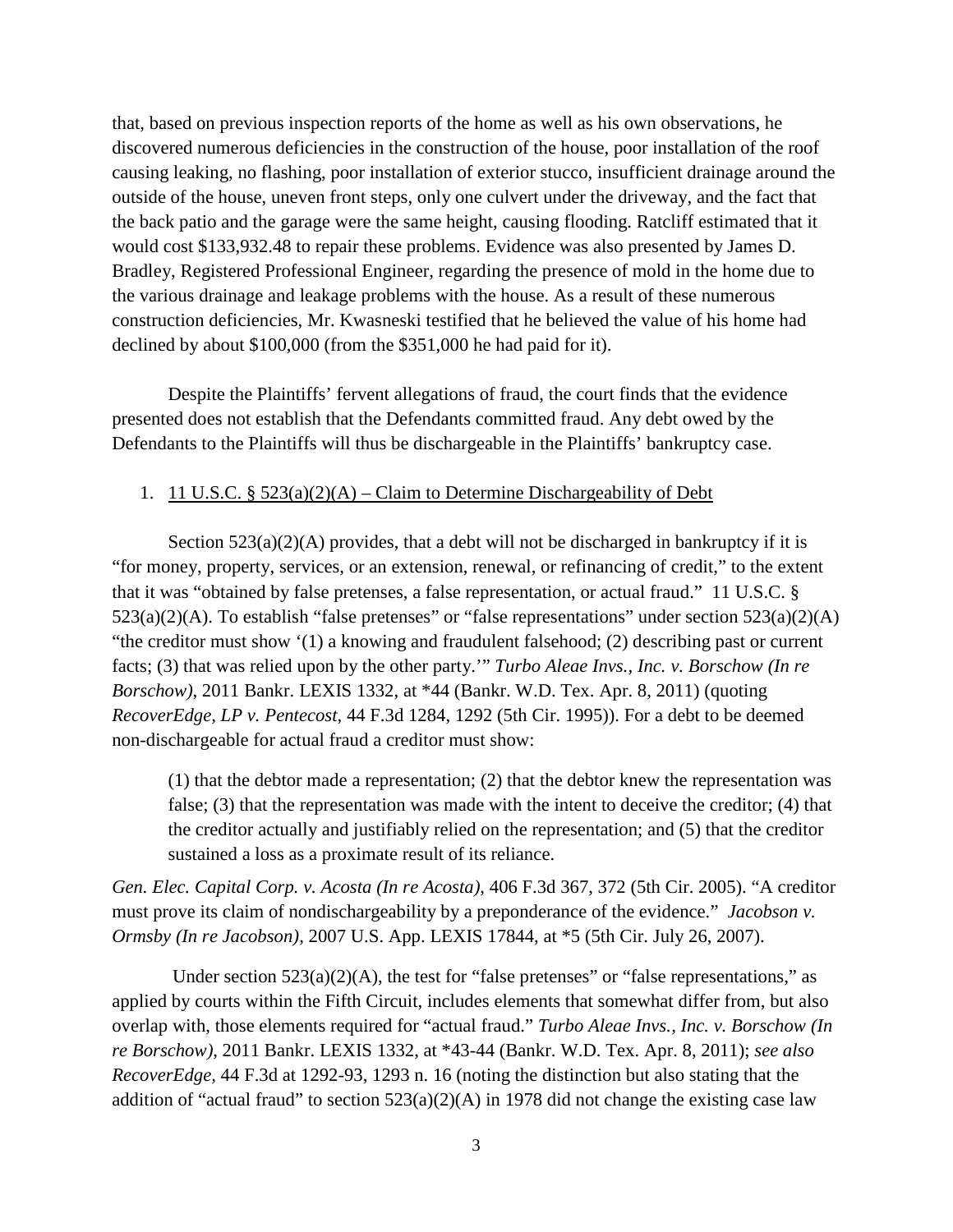requiring a creditor to show actual or positive fraud; rather it was merely meant to clarify existing case law on the limited scope of the fraud exception to discharge) (citing the discussion in 3 COLLIER ON BANKRUPTCY, ¶ 523.08[5] at 523-58 regarding the addition of "actual fraud" to section 523(a)(2)(A)); *but see [Acosta](https://www.lexis.com/research/buttonTFLink?_m=7dc6df301b34134f2ef9dc45fd2e6d28&_xfercite=%3ccite%20cc%3d%22USA%22%3e%3c%21%5bCDATA%5b2011%20Bankr.%20LEXIS%201042%5d%5d%3e%3c%2fcite%3e&_butType=3&_butStat=2&_butNum=145&_butInline=1&_butinfo=%3ccite%20cc%3d%22USA%22%3e%3c%21%5bCDATA%5b406%20F.3d%20367%2c%20372%5d%5d%3e%3c%2fcite%3e&_fmtstr=FULL&docnum=1&_startdoc=1&wchp=dGLbVtb-zSkAA&_md5=91362b81604f16d3ccec035ba42ecccf)*, 406 F.3d at 372 (listing the five elements noted above in connection with all three prongs of section  $523(a)(2)(A)$  generally).

As recently explained by the bankruptcy court for the Western District of Texas in *Turbo Aleae*,

'false representations and false pretenses [must] encompass statements that falsely purport to depict *current or past facts.* [A debtor's] promise . . . related to [a] *future action* [which does] not purport to depict current or past fact . . . therefore cannot be defined as a *false representation or a false pretense.*' *Bank of La. v. Bercier (In re Bercier),* 934 F.2d 689, 692 (5th Cir. 1991), citing *In re Roeder,* 61 B.R. 179 (Bankr. W.D. Ky. 1986). However, a promise regarding a future action can still form the basis of a non-dischargeable debt under the 'actual fraud' arm of  $\S$  523(a)(2)(A) if the debtor made 'promises of future action which, *at the time they were made,* he had no intention of fulfilling.'

2011 Bankr. LEXIS 1332, at \*44-45. *See also Ragupathi v. Bairrington (In re Bairrington)*, 183 B.R. 754, 757 (Bankr. W.D. Tex. 1995) (noting that a section  $523(a)(2)(A)$  cause of action for fraud will exist "when a debtor makes promises of current or future action which, at the time they were made, he had no intention of fulfilling") (citing *In re Bercier*, 934 F.2d 689 (5th Cir. 1991)). Here, the Plaintiffs argued that the Defendants made false representations with respect to both past conduct (that the Defendants had built their own house) and future intentions (that the Plaintiffs' house would be built according to the plans and in a good and workmanlike manner).

Regardless of the potentially differing elements under the three prongs of section 523(a)(2)(A), the Fifth Circuit has reiterated that "[a] creditor must prove the debtor's intent to deceive in order to obtain a non-dischargeability judgment under [] § 523(a)(2)(A)." *Friendly Fin. Service - Eastgate v. Dorsey (In re Dorsey)*, 505 F.3d 395, 399 (5th Cir. 2007). In other words, actual fraud, as opposed to constructive fraud, is necessary. The Fifth Circuit has further articulated that section 523(a)(2)(A) excepts from discharge "debts obtained by frauds involving 'moral turpitude or intentional wrong, and any misrepresentations must be knowingly and fraudulently made.'" *Acosta*, 406 F.3d at 372 (*citing In re Martin*, 963 F.2d 809, 813 (5th Cir. 1992)). The intent to deceive "may be inferred from 'reckless disregard for the truth or falsity of a statement combined with the sheer magnitude of the resultant misrepresentation.'" *Id*. (*citing In re Norris*, 70 F.3d 27, 30 n.12 (5th Cir. 1995), *citing In re Miller*, 39 F.3d 301, 305 (11th Cir. 1994).). "Nevertheless, an honest belief, even if unreasonable, that a representation is true and that the speaker has information to justify it does not amount to an intent to deceive... Thus, a 'dumb but honest' defendant does not have scienter." *Id*. (citations omitted).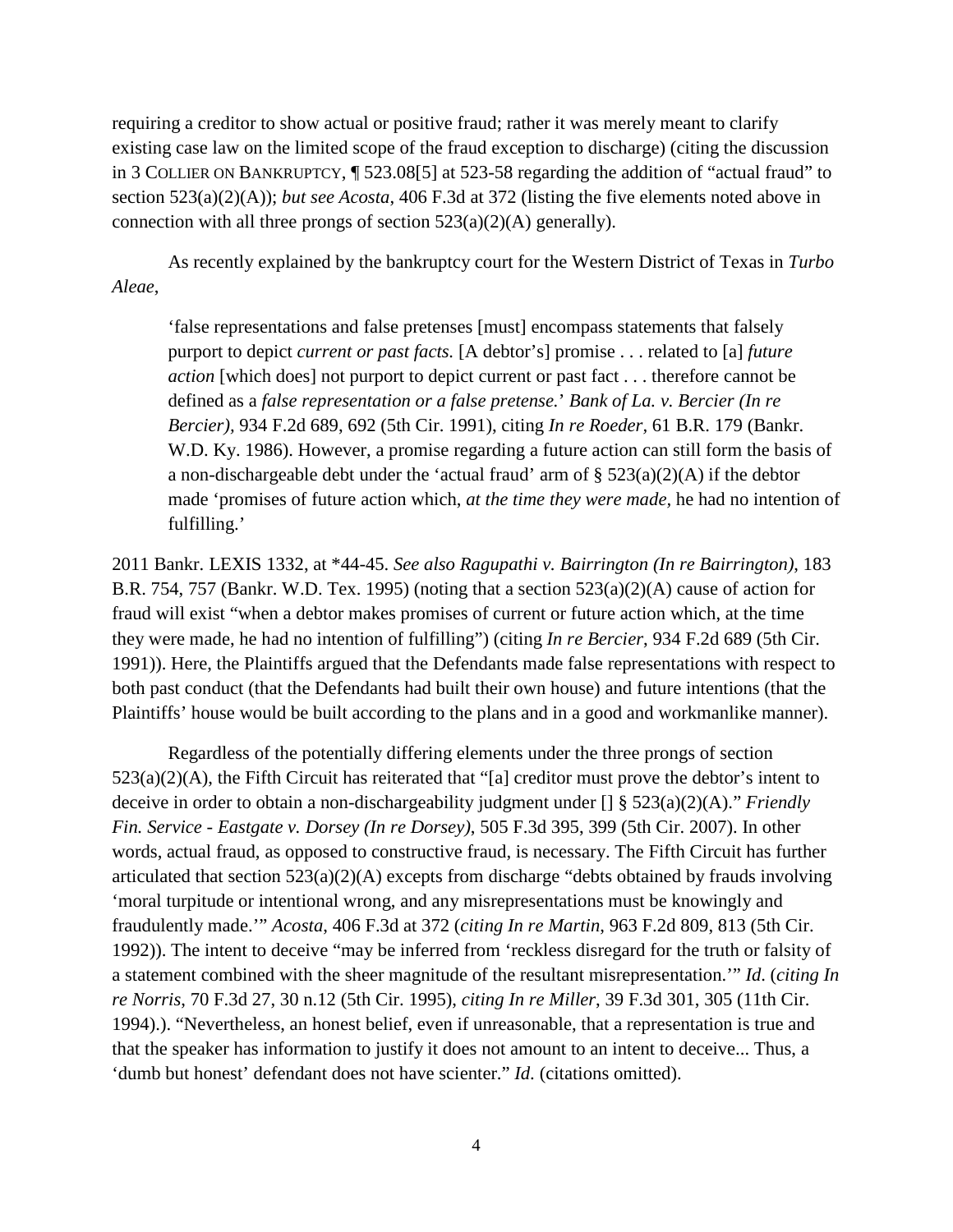Here, the evidence was simply insufficient to establish that the Defendants knowingly made false representations with the intent to deceive the Plaintiffs. The Defendants represented that they had built other houses in that neighborhood, including the Williams' own house. These statements (as discussed more fully below) were not false or misleading in any way. Additionally, the Defendants represented that the Plaintiffs' home would be built according to certain plans and specifications, would be built to code, and would be built in a good and workmanlike manner. But merely promising that a home will be built in accordance with certain plans and specifications does not amount to fraud unless, at the time of the promise, the speaker had no intention of following through on that promise. *See Spoljaric v. Percival Tours, Inc.*, 708 S.W.2d 432, 434 (Tex. 1986) ("A promise to do an act in the future is actionable fraud when made with the intention, design and purpose of deceiving, and with no intention of performing the act….Failure to perform, standing alone, is no evidence of the promissor's intent not to perform when the promise was made.") (citations omitted). In this case there was simply no evidence that the Williams' knowingly made false promises and representations to the Plaintiffs with the intent to deceive them and induce them to purchase the home. The Plaintiffs' complaints arise out of the Williams' failure to perform certain contractual obligations as promised; the Plaintiffs' damages arise from breach of contract, not from any false statements or representations.

The evidence did show that Mrs. Williams told the Plaintiffs about the other houses they had built in the neighborhood. Mr. Williams admitted at trial that he was not a very experienced builder; he further maintained that his experience was represented by the other houses he had built. The Plaintiffs did not establish that the Williams over-stated their qualifications or made any representations other than talking about and showing the Plaintiffs the other homes they had built. The evidence also showed that Mrs. Williams gave the Plaintiffs a tour of the Williams' home, stating that the Williams had built that house as well. The Plaintiffs established that, contrary to the Williams' assertions that they had built this house, the Williams' son-in-law (and not the Williams) had been the general contractor on that project. While the Williams' representation that they "had built their house" might ordinarily have a whiff of fraud about it, this actually reflects a common practice in Texas. Under Article 16, section 50(a) of the Texas Constitution, one may only hold a valid mortgage on a homestead if the mortgage was taken out for one of the purposes specifically enumerated in that section. *See* TEX. CONST., ART. XIV, § 50(a) (providing that the homestead is protected from forced sale for the payment of a debt unless the debt is for purchase money for the homestead, taxes due on the homestead, an owelty of partition, the refinance of a lien against the homestead, work and materials used to construct improvements on the homestead, or a home equity line of credit (if certain stringent conditions are satisfied)).<sup>[1](#page-4-0)</sup> Accordingly, banks providing financing for the construction of a home

 $\overline{\phantom{0}}$ 

<span id="page-4-0"></span> $1$  "Under Texas law, a claimant may establish homestead rights in his land by showing both (i) overt acts of homestead usage and (ii) the intention on the part of the owner to claim the land as a homestead. Once the claimant has made a prima facie case in favor of homestead status, the objecting party has the burden of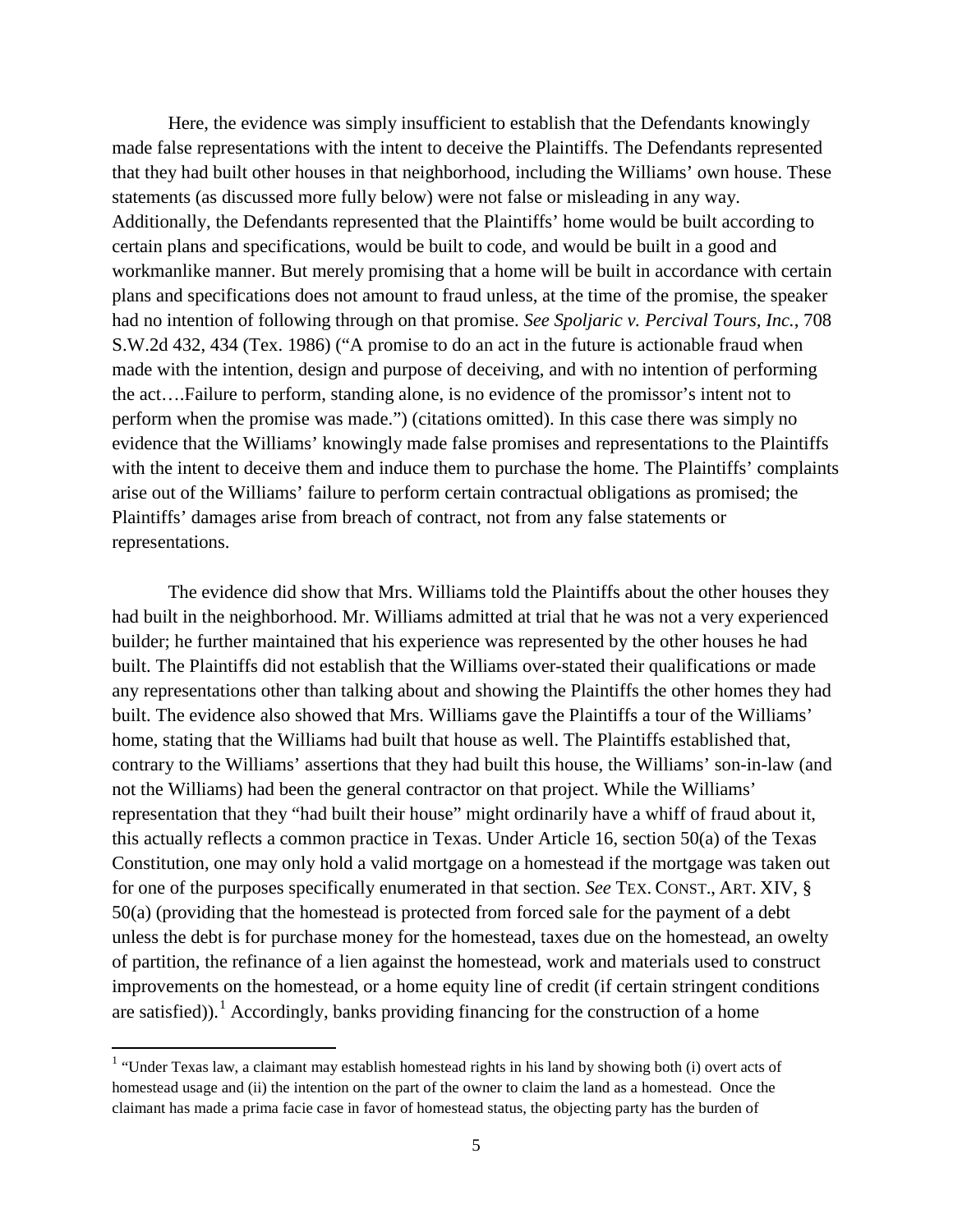customarily require that there be a mechanics lien contract with a third party (as opposed to the homeowner) to ensure that no questions arise regarding whether the mortgage was for improvements to the homestead (one of the listed purposes for which a valid mortgage may be given under section 50 of the Texas Constitution). Here, the Williams "hired" their son-in-law as the general contractor likely to satisfy the bank that was providing the financing. This is common practice. Furthermore, the evidence showed that although Mr. Williams was not the named general contractor, he was the one who, in fact, supervised the project and performed all of the duties ordinarily performed by general contractors. Accordingly, the court finds that Mrs. Williams' statement that they "built their house" was not a material misrepresentation and was not intended to deceive the Plaintiffs.

One other potentially fraudulent statement was raised at the trial. Mrs. Williams signed an affidavit to the title company affirming that no liens existed on the Plaintiffs' home and that all subcontractor invoices had been paid. This statement was, in fact, not entirely true. While there was no evidence that any liens had been filed against the Plaintiffs' home at that time, there was evidence that not all of the subcontractors had been paid. Nonetheless, any misrepresentations in the affidavit to the title company could not have injured the Plaintiffs in any way. Only the title company stood to suffer from false statements contained in the affidavit. Furthermore, this, too, is common practice in the real estate business. Thus, the court finds that the false statements contained in the affidavit do not satisfy the elements required to prove fraud against the Plaintiffs. Mrs. Williams testified that all subcontractors had been paid.

In short, the Plaintiffs have not satisfied their burden with respect to section  $523(a)(2)(A)$ of the Bankruptcy Code. Accordingly, the court finds that any debt to the Plaintiffs is dischargeable in the Williams' bankruptcy case.

#### 2. 11 U.S.C. § 727 – Objections to Discharge

 $\overline{\phantom{0}}$ 

The Plaintiffs objected to the Defendants' discharge on several grounds. The Plaintiffs argued that the Defendants made numerous false statements and omissions in their schedules. The Plaintiffs argued that the Defendants 1) undervalued their jewelry; 2) undervalued two pieces of real property; 3) undervalued several antique vehicles; 4) failed to list at least two vehicles in their original schedules; 5) failed to list their pets in the original schedules, and then

demonstrating that the homestead rights have been terminated. Bankr. R. 4003(c)… The long-standing rule in Texas is that absent actual physical occupancy of the property, intent to homestead must be accompanied by an overt act that evidences that intent. The homestead character of property can be established before occupancy when the owner intends to improve and occupy the premises as a homestead… The intent element is more difficult to satisfy in situations in which the homestead claimant does not already reside on the property… merely testifying that at some future time the property owner intends to reside on the property as a homestead is insufficient, without evidence of overt acts." *Graham v. Kleb*, 2008 U.S. Dist. LEXIS 6495, \*5-6, \*8-9 (S.D. Tex. Jan. 29, 2008) (citations omitted).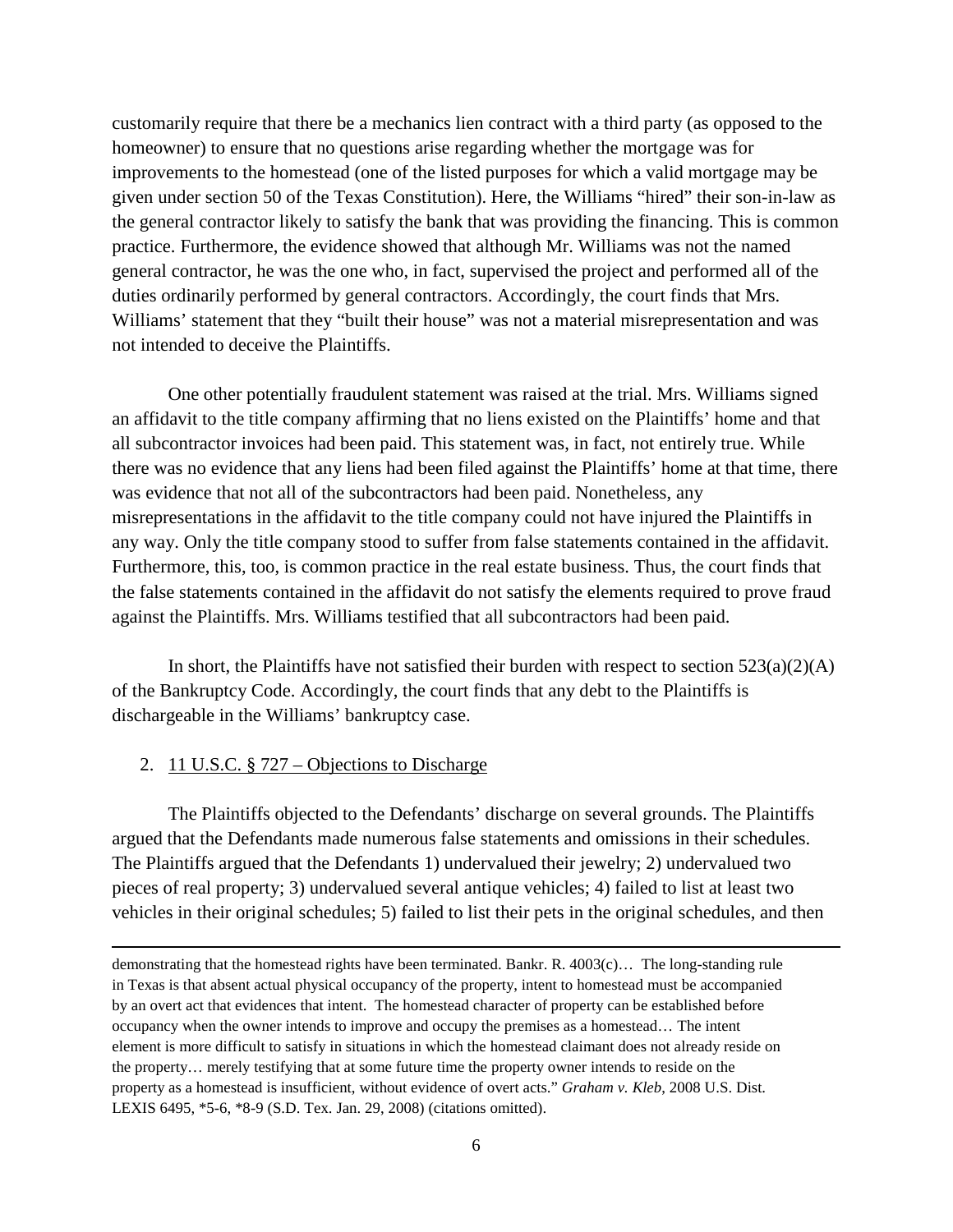failed to list puppies in later schedules; 6) undervalued a train set in their schedules; 7) and failed to list two bank accounts where the Defendants had loans in their original schedules.

The Plaintiffs further argued that two days before the Defendants filed for bankruptcy, they traded in a 2005 Buick Rendezvous valued at \$8,200 and purchased a 2009 Buick Enclave the value of which the Defendants listed as \$34,000. The Plaintiffs argued that the Defendants failed to disclose the trade-in of this car on their Statement of Financial Affairs, in violation of the requirement to list all transfers of property that took place within 2 years prior to filing for bankruptcy.

Section 727, titled "Discharge," governs the requirements that must be met for a debtor's discharge to be denied as a whole as a result largely of post-petition actions taken by a debtor. Although Section 727 is lengthy, the case herein deals only with Sections 727(a)(2), (3), (4) and (5), which provide:

(a) The court shall grant the debtor a discharge, unless—

(2) the debtor, with intent to hinder, delay, or defraud a creditor or an officer of the estate charged with custody of property under this title, has transferred, removed, destroyed, mutilated, or concealed, or has permitted to be transferred, removed, destroyed, mutilated, or concealed –

- (A) property of the debtor, within one year before the date of the filing of the petition; or
- (B) property of the estate, after the date of the filing of the petition;

(3) the debtor has concealed, destroyed, mutilated, falsified, or failed to keep or preserve any recorded information, including books, documents, records, and papers, from which the debtor's financial condition or business transactions might be ascertained, unless such act or failure to act was justified under all of the circumstances of the case;

(4) the debtor knowingly and fraudulently, in or in connection with the case--

(A) made a false oath or account;

(B) presented or used a false claim;

(C) gave, offered, received, or attempted to obtain money, property, or advantage, or a promise of money, property, or advantage, for acting or forbearing to act; or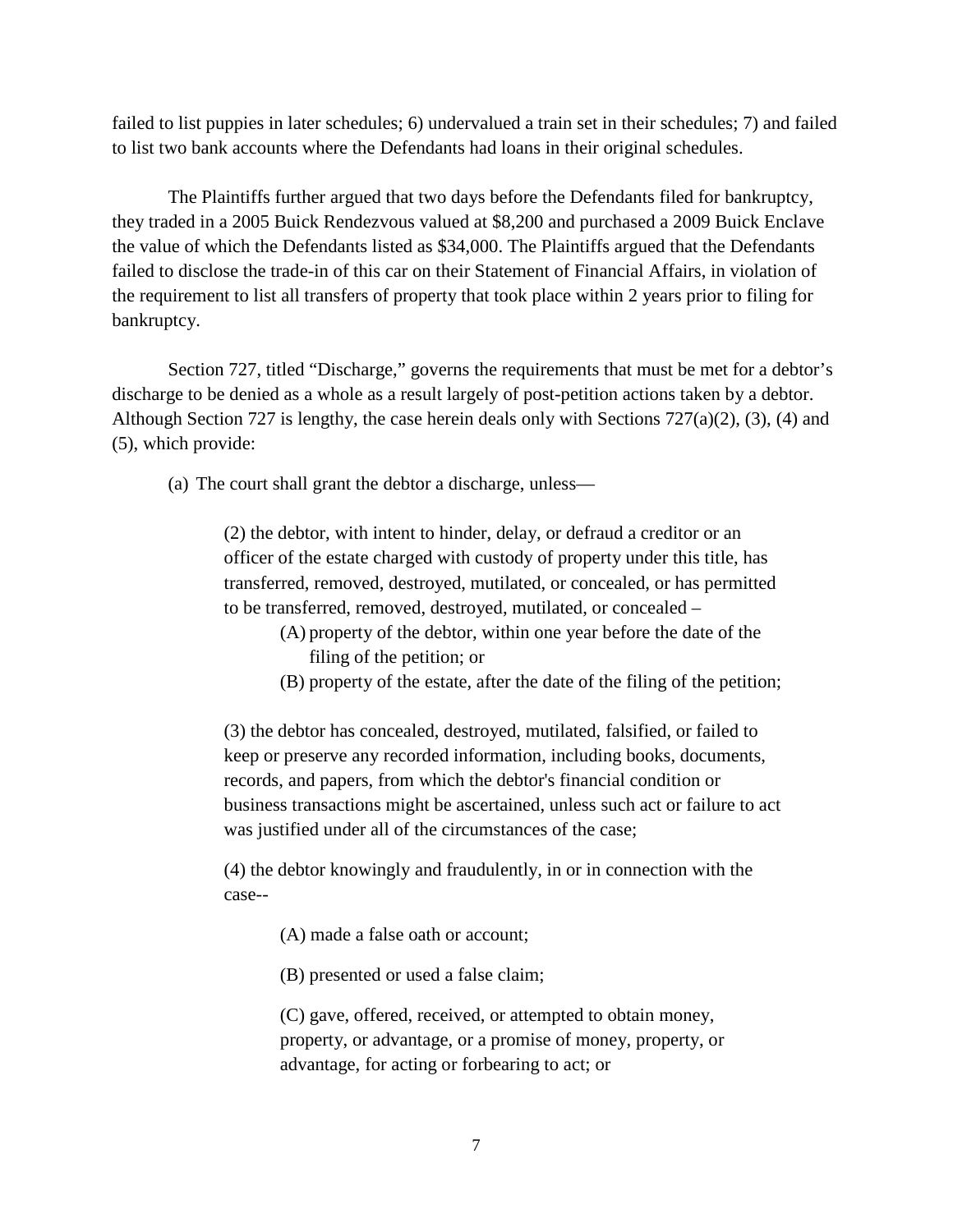(D) withheld from an officer of the estate entitled to possession under this title, any recorded information, including books, documents, records, and papers, relating to the debtor's property or financial affairs;

(5) the debtor has failed to explain satisfactorily, before determination of denial of discharge under this paragraph, any loss of assets or deficiency of assets to meet the debtor's liabilities;…

#### 11 U.S.C. § 727(a).

 $\overline{\phantom{0}}$ 

Under Bankruptcy Rule 4005, "the plaintiff has the burden of proving the objection." FED. R. BANKR. P. 4005. This rule applies to both the burden of proof as well as the burden of going forward with evidence. *Martin Marietta Materials Southwest, Inc., et. al. v. Robert Lee, et. al. (In re Lee)*, 309 B.R. 468, 476 (Bankr. W.D. Tex. 2004). If evidence establishes any of the required grounds, the burden then shifts to the defendant to come forward with evidence explaining his or her conduct. *Id*. However, due to the policy of the Bankruptcy Code in providing a debtor with a 'fresh start' via the discharge, "the provisions of *section 727(a)* are to be liberally construed in favor of the debtors, and strictly construed against the party objecting to discharge." *Id*. "Courts should deny discharge only for very specific infractions." *Id*. (citations omitted).

#### (A)  $11$  U.S.C. § 727(a)(2)

The court will first address the Plaintiffs argument that the Defendants' discharge should be denied under section 727(a)(2)(A) because, with intent to defraud, the Defendants traded-in their old car for a 2009 Buick (worth substantially more than the old car) just a couple days before the Defendants filed for bankruptcy.<sup>[2](#page-7-0)</sup> As noted above, the Plaintiffs bore the burden of proving that the Defendants had a bad intent. "[E]vidence of actual intent to defraud creditors is required to support a finding sufficient to deny a discharge [and] constructive intent is insufficient." *In re Lee*, 309 B.R. at 481. Furthermore, it bears noting that the court in *In re Lee* engaged in an extensive discussion, citing Fifth Circuit precedent, wherein the court concluded that merely taking advantage of exemptions, without fraudulent intent, is not a violation of § 727(a)(2). *Id*. at 482-483. In other words, something other than merely converting non-exempt property into exempt property is required to show actual intent. *Id*.

<span id="page-7-0"></span> $2$  The Plaintiffs also argued that the failure to list this trade-in on their first SOFA warranted a denial of discharge under section  $727(a)(4)$ . Mrs. Williams credibly testified that she did not understand that the trade-in of their old car constituted a "transfer" as described on the SOFA forms. The amended SOFA, filed on September 3, 2009, properly listed this trade-in. The 2009 Buick was, at all times, listed on the Defendants' schedules with a value of \$34,000. Additionally, the monthly payments on the 2009 Buick, as listed by the Debtors in their SOFA, were actually lower than the monthly payments on the car they traded in.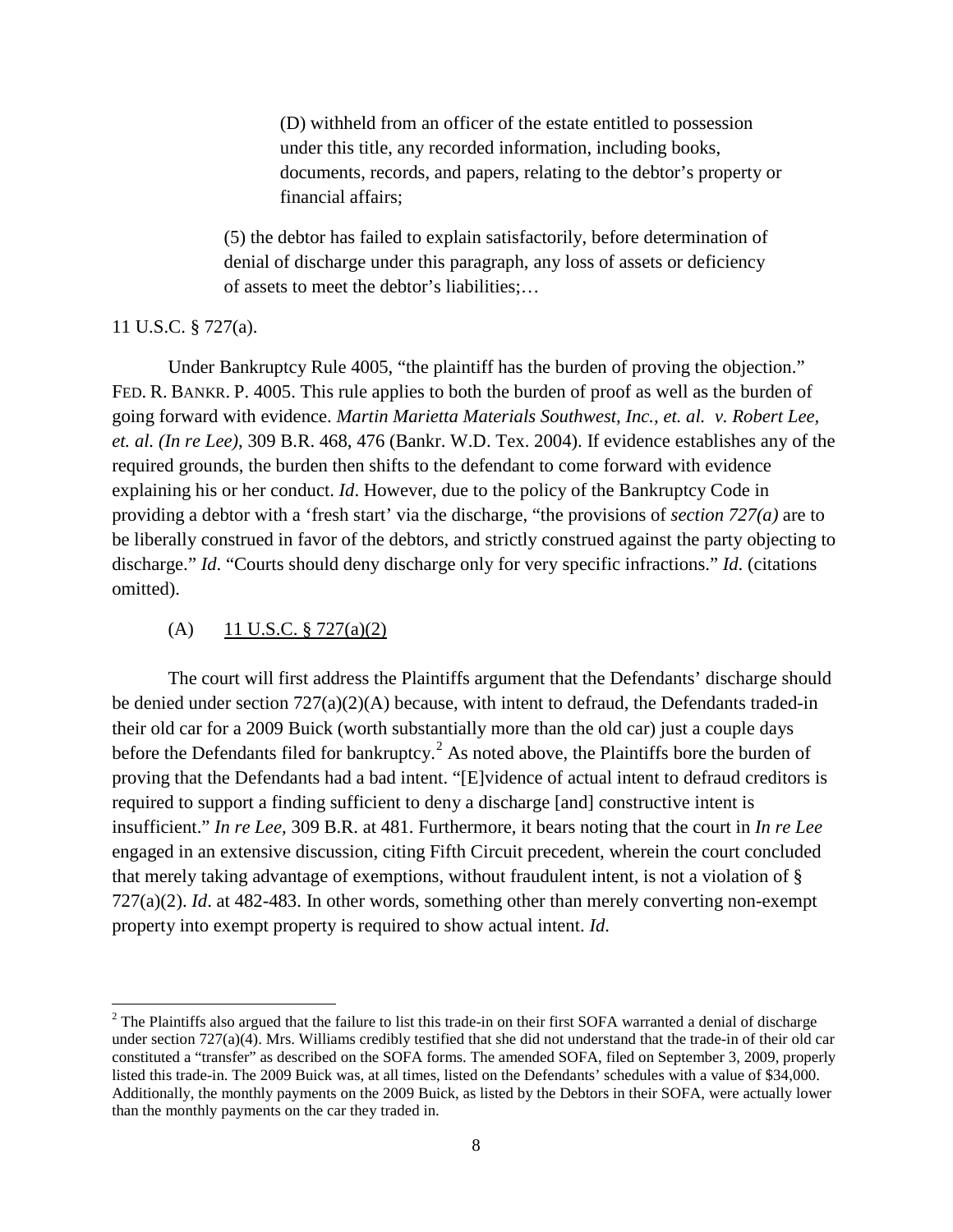Because of the difficulty in proving intent, six badges of fraud have been used to assist courts in inferring bad intent based on circumstantial evidence:

(1) the lack or inadequacy of consideration;

(2) the family, friendship or close associate relationship between the parties;

(3) the retention of possession, benefit, or use of the property in question;

(4) the financial condition of the party sought to be charged both before and after the transaction in question;

(5) the existence or cumulative effect of the pattern or series of transactions or course of conduct after the incurring of debt, onset of financial difficulties, or pendency or threat of suits by creditors; and

(6) the general chronology of the events and transactions under inquiry.

*Neary v. Guillet (In re Guillet)*, 2008 Bankr. LEXIS 2971, at \*40-41 (Bankr. E.D. Tex. 2008) (citing *Robertson v. Dennis (In re Dennis)*, 330 F.3d 696, 702 (5th Cir. 2003). Here, no evidence was presented showing that the Defendants had the requisite fraudulent intent when they traded in their old car for the 2009 Buick (now claimed as exempt). The Defendants' discharge will not be denied under section  $727(a)(2)(A)$ .

# (B) 11 U.S.C. § 727(a)(3)

The Plaintiffs also argued that the Defendants' discharge should be denied under section 727(a)(3) because the Defendants "concealed, destroyed, mutilated, falsified, or failed to keep or preserve any recorded information, including books, documents, records, and papers, from which [their] financial condition or business transactions might be ascertained." Absolutely no evidence of any such concealment or destruction was presented at the trial. The Defendants' discharge will not be denied under section 727(a)(3).

# (C) 11 U.S.C.  $\S 727(a)(4)$

The court will now address the Plaintiffs' under-valuation and omission arguments under section 727(a)(4)—which make up the bulk of the Plaintiffs' complaints. The purpose of denying a debtor's discharge under Section 727(a)(4)(A) was set forth by the Fifth Circuit when it said that

[f]ull disclosure of assets and liabilities in the schedules required to be filed by one seeking relief under Chapter 7 is essential, because the schedules 'serve the important purpose of insuring that adequate information is available for the Trustee and creditors without need for investigation to determine whether the information provided is true.'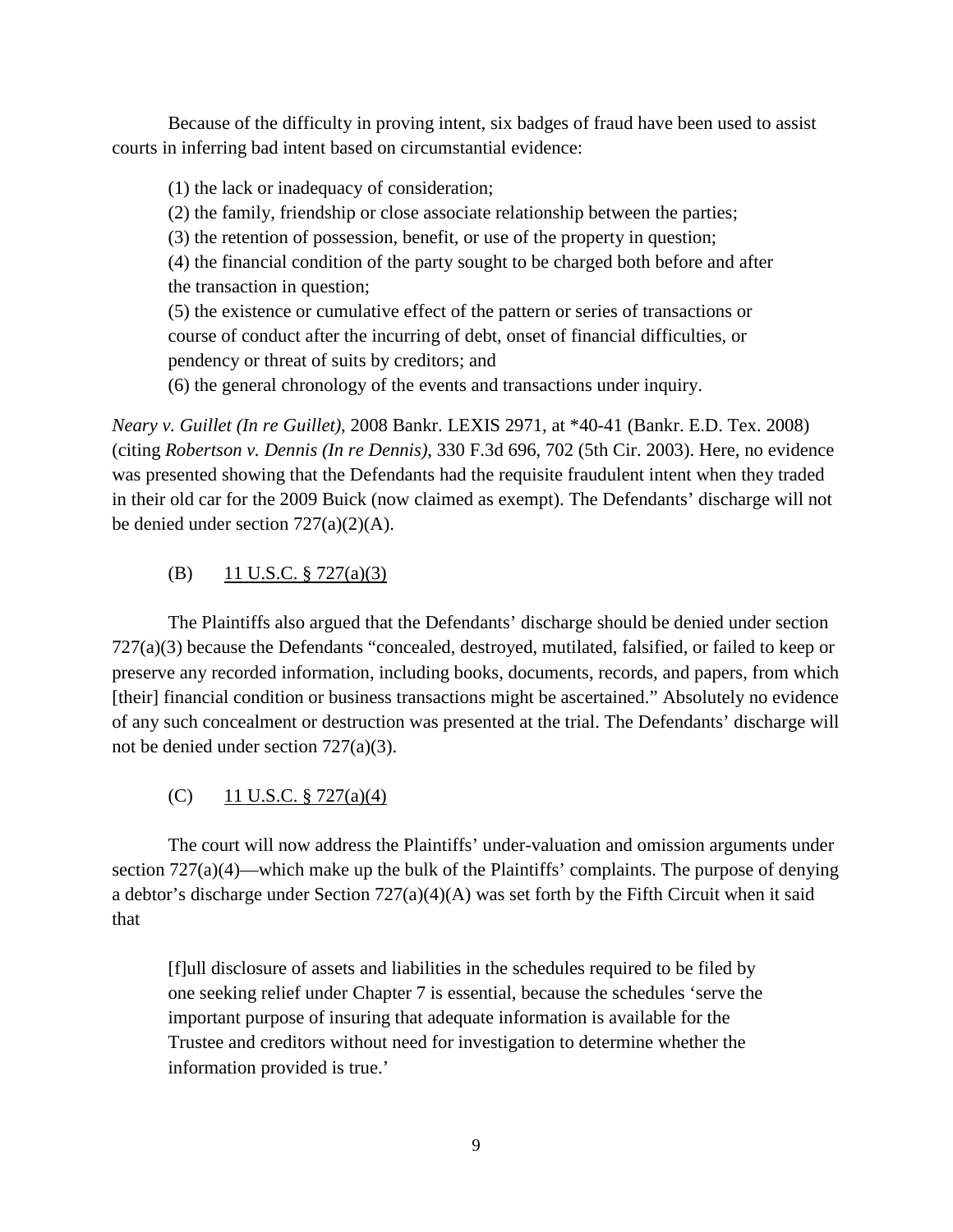*Cadle Co. v. Pratt (In re Pratt)*, 411 F.3d 561, 566 (5th Cir. Tex. 2005) (citations omitted). The elements a plaintiff must satisfy to prevail under this section include the following:

To establish a false oath, the creditor must show that '(1) [the debtor] made a statement under oath; (2) the statement was false; (3) [the debtor] knew the statement was false; (4) [the debtor] made the statement with fraudulent intent; and (5) the statement related materially to the bankruptcy case.' *In re Pratt*, 411 F.3d at 566 (citing *Beaubouef*, 966 F.2d at 177).

The objecting party must show by a preponderance of the evidence that the debtor made a false oath or account with either the intent to defraud or with reckless indifference to the truth. *In re Sholdra*, 249 F.3d 380, 382 (5th Cir. 2001); *Grogan v. Garner*, 498 U.S. 279, 287, 111 S. Ct. 654, 112 L. Ed. 2d 755 (1991).

Such a determination 'can be proven by circumstantial evidence.' *In re Sholdra*, 249 F.3d at 382 (citing *Pavy v. Chastant (In re Chastant)*, 873 F.2d 89, 91 (5th Cir. 1989)).

Such false oaths sufficient to justify the denial of discharge include '(1) a false statement or omission in the debtor's schedules or (2) a false statement by the debtor at the examination during the course of the proceedings.' *Beaubouef v. Beaubouef (In re Beaubouef)*, 966 F.2d 174, 178 (5th Cir.1992) (quoting 4 COLLIER ON BANKRUPTCY P 727.04[1] (15th ed.1992)).

*Comerica Bank v. Rajabali (In re Rajabali)*, 365 B.R. 702, 714 (Bankr. S.D. Tex. 2007); *In re Lee*, 309 B.R. 468, 477 (Bankr. W.D. Tex. 2004). Thus, a debtor may be denied a discharge for making a false statement on his schedules or at a meeting of creditors under § 341(a) of the Bankruptcy Code. However, the plaintiff bears the burden of proof in this case to establish all of the required elements by a preponderance of the evidence.

The following is a discussion of the relevant changes and additions that took place in the four sets of schedules—July 31, 2009; September 3, 2009; June 15, 2010 and August 5, 2010 filed in this case:

In their original schedules, filed on July 31, 2009, the Defendants listed the value of their jewelry as \$15,000—the exact amount allowed for the exemption. In their third amended schedules, filed on June 15, 2010, the Defendants listed the value of their jewelry as \$29,350.00, noting that this was the insured value of the jewelry. Lastly, on their fourth amended schedules, filed on August 5, 2010, the Defendants listed the value of their jewelry as \$12,363.00, noting that this was the "appraised value." Apparently, the Defendants had their jewelry formally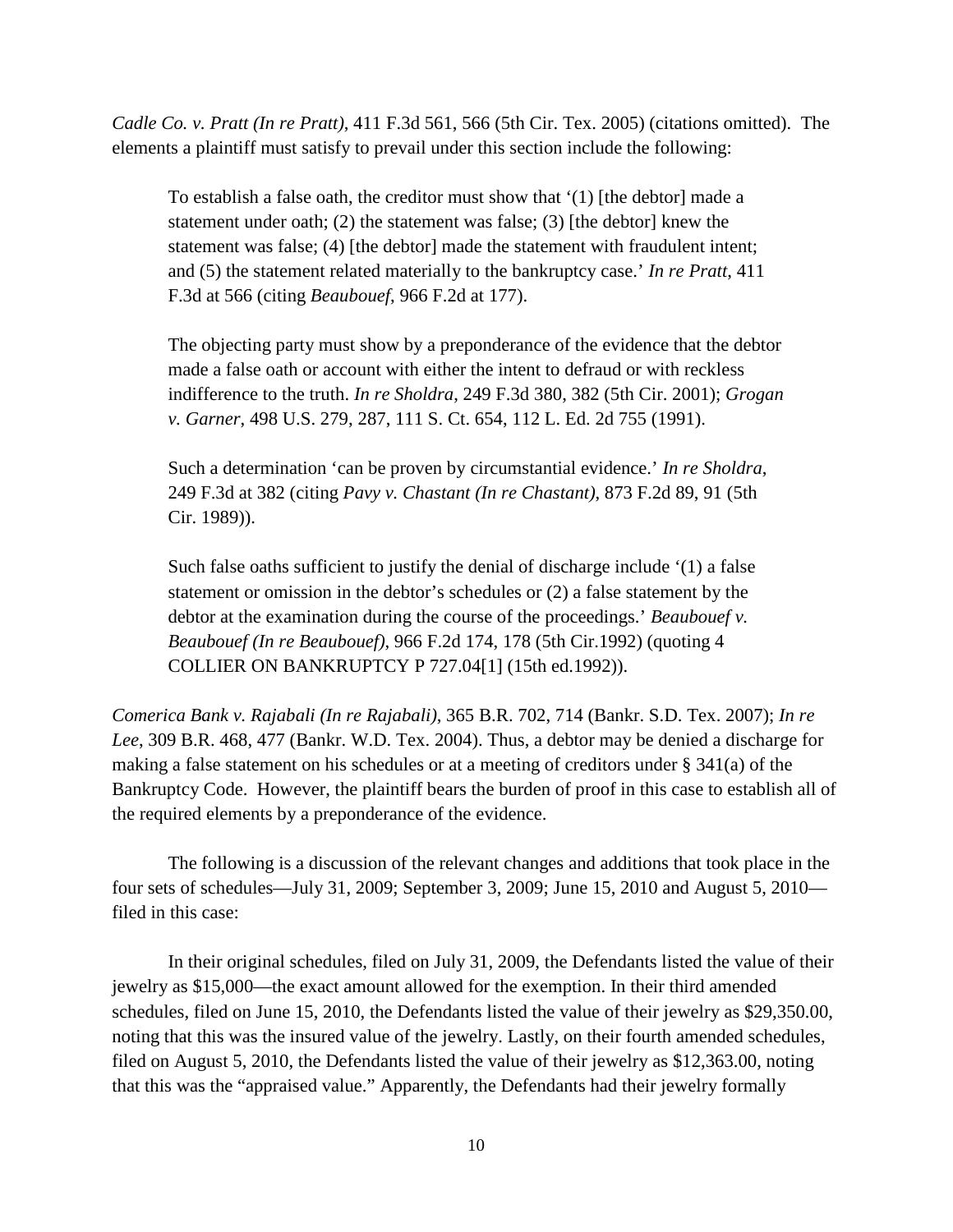appraised following a request from the Trustee to do so. Although the originally listed value of \$15,000 seems a little suspect, the Defendants were not required to obtain an official appraisal of their jewelry before filing their schedules. Furthermore, the final amended schedules reflected a value of \$12,363—less than the originally scheduled amount. The court finds that, in light of the amendments to the value of the Defendants' jewelry, the Defendants lacked the requisite fraudulent intent when they originally scheduled the value of their jewelry as \$15,000.

Regarding the two pieces of real property the Plaintiffs claimed the Defendants undervalued: the Defendants listed the value of these pieces of property as \$34,000 each. The evidence showed that this was the value listed on the tax rolls of Comal County for these lots. While the evidence also showed that the Defendants originally tried to sell these lots for substantially more than \$34,000, after several price drops, these lots have still not sold. Mr. Williams also testified at the 341 meeting held on August 26, 2009 that he would accept \$68,000 for both lots if someone offered that, because real estate was not selling at that time. The court finds that although conflicting testimony was presented regarding the proper valuation for these lots, scheduling the value of these lots as the value listed by the county taxing authorities is a common practice. The tax value is supposed to reflect the market value of property. Although \$34,000 may have ultimately been an under-valuation, it was not improper for the Defendants to list the value of their real property as that reflected in the tax rolls of Comal County. Debtors are not required to hire appraisers and may rely on the tax appraisal value in filling out their schedules.

Regarding the under-valuation of various antique vehicles, the court heard testimony regarding Mr. Williams' valuation process of going through car magazines and drawing comparisons between his cars and the cars listed in the magazines based on various factors. The court also considered the Plaintiffs' objections to Mr. Williams' valuation process. The court found Mr. Williams' testimony to be credible, despite some possible flaws in the evidence used to support Mr. Williams' valuations. The value of antique cars is not easily determined; it depends on, among other things, the condition of the car, whether it is has (or has not) been restored, and whether it does or does not have original parts. The court concludes that any undervaluation (if indeed the cars were under-valued) was not done with the requisite intent to defraud the Defendants' creditors.

The Plaintiffs also argued that the Defendants had undervalued a 1994 pick-up truck, the value of which the Defendants listed as \$500, and that they had undervalued a custom Pace American trailer, the value of which the Defendants listed as \$1,500. As noted above, the court found Mr. Williams' testimony with respect to the value of these vehicles (which testimony was supported by the transcripts of the August, 2009 341 meeting) to be credible. Mr. Williams testified that the transmission on the pick-up truck needed to be replaced, thus substantially decreasing its value. With respect to the trailer, Mr. Williams testified that although it did have a custom paint job, that paint job—which included the words "Williams Classics"—was very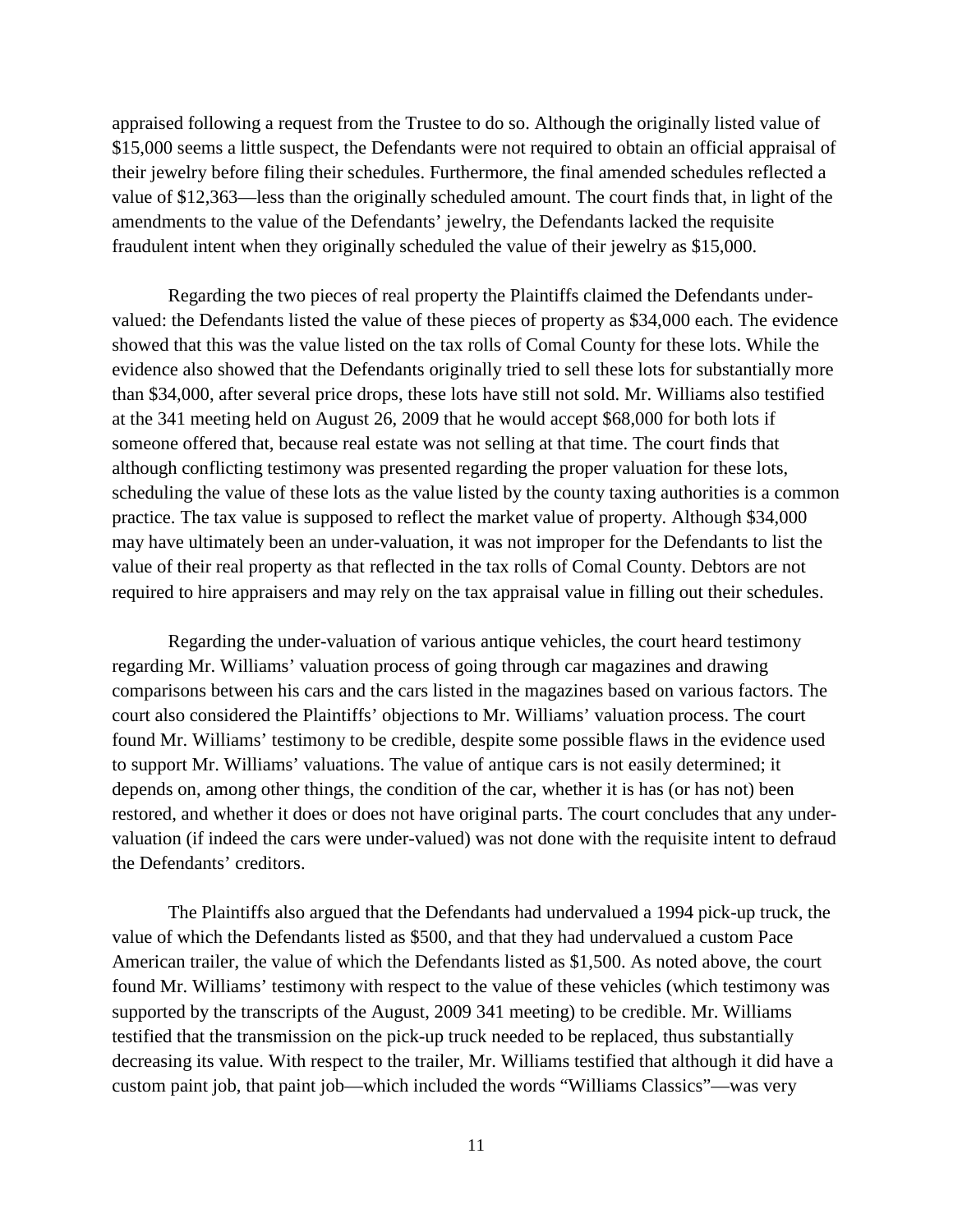personalized, thus decreasing the value of the trailer. Furthermore, the Plaintiffs failed to present any evidence regarding the "true" value of these vehicles.

The Defendants also failed to list a boat trailer and buggy in their original schedules—the boat trailer was first listed in the first amended schedules filed on September 3, 2009, and the buggy was first listed in the second amended schedules filed on June 15, 2010. Mr. Williams testified that the boat trailer was not listed as an asset because, while the title was in Mr. Williams name at the time of filing, Mr. Williams had only nominal ownership of the trailer (which actually belonged to Mr. Williams' son-in-law) so that Mr. Williams could obtain a bank loan to build his son-in-law's home by putting the trailer up as collateral. The Trustee, recognizing that the true ownership of the trailer lay with Mr. Williams' son-in-law, permitted the Williams' to re-transfer title to the trailer to the Williams' son-in-law post petition. With respect to the buggy, Mr. Williams testified that he did not originally list the buggy on the schedules because he viewed it as merely a hobby with little or no value. At the 341 meeting, Mrs. Williams noted that the buggy did not have an engine (it was horse-drawn), and thus she did not view it as a vehicle in the conventional sense of the word. The Trustee told the Williams to add the buggy to their schedules with a value of \$500 (the price Mr. Williams had paid for it). The Defendants actually ended up listing the value of the buggy as \$1,200. While these omissions were indeed materially related to the Defendants' bankruptcy case, the court finds that the Defendants lacked fraudulent intent in omitting these assets from their schedules.

The Defendants' also failed to list their pets (2 dogs and 2 cats) until their first amended schedules, filed in September, 2009, and failed to list 4 puppies until their second amended schedules filed in June, 2010 (nearly a year after the puppies had been born and nearly a year after the puppies were discussed at the first 341 meeting). These, too, were material omissions. Nonetheless, in view of Mrs. Williams' testimony (at trial and at the 341 meeting) that the dogs had been spayed shortly after the birth of the litter at issue here, that Williams no longer showed either of the dogs (thus reducing their value), that they made almost no profit on the puppies (after veterinarian bills, etc.), and the fact that Mrs. Williams readily turned over all proceeds from the post-petition sale of the puppies to the Trustee upon request (without accounting for expenses), the court finds no fraudulent intent in these omissions.

Regarding the under-valuation of the train set and china doll collection, the court finds that insufficient evidence was presented regarding the value of either the train set or the doll collection. The court will make no finding with respect to the value of these items. This is an issue for the Trustee to pursue, should he or she see fit.

Finally, the Defendants' also failed to list two bank accounts in their original schedules: an account with Security Service Federal Credit Union, and an account with Pentagon Federal Credit Union. The Defendants listed these accounts on their first amended schedules (filed in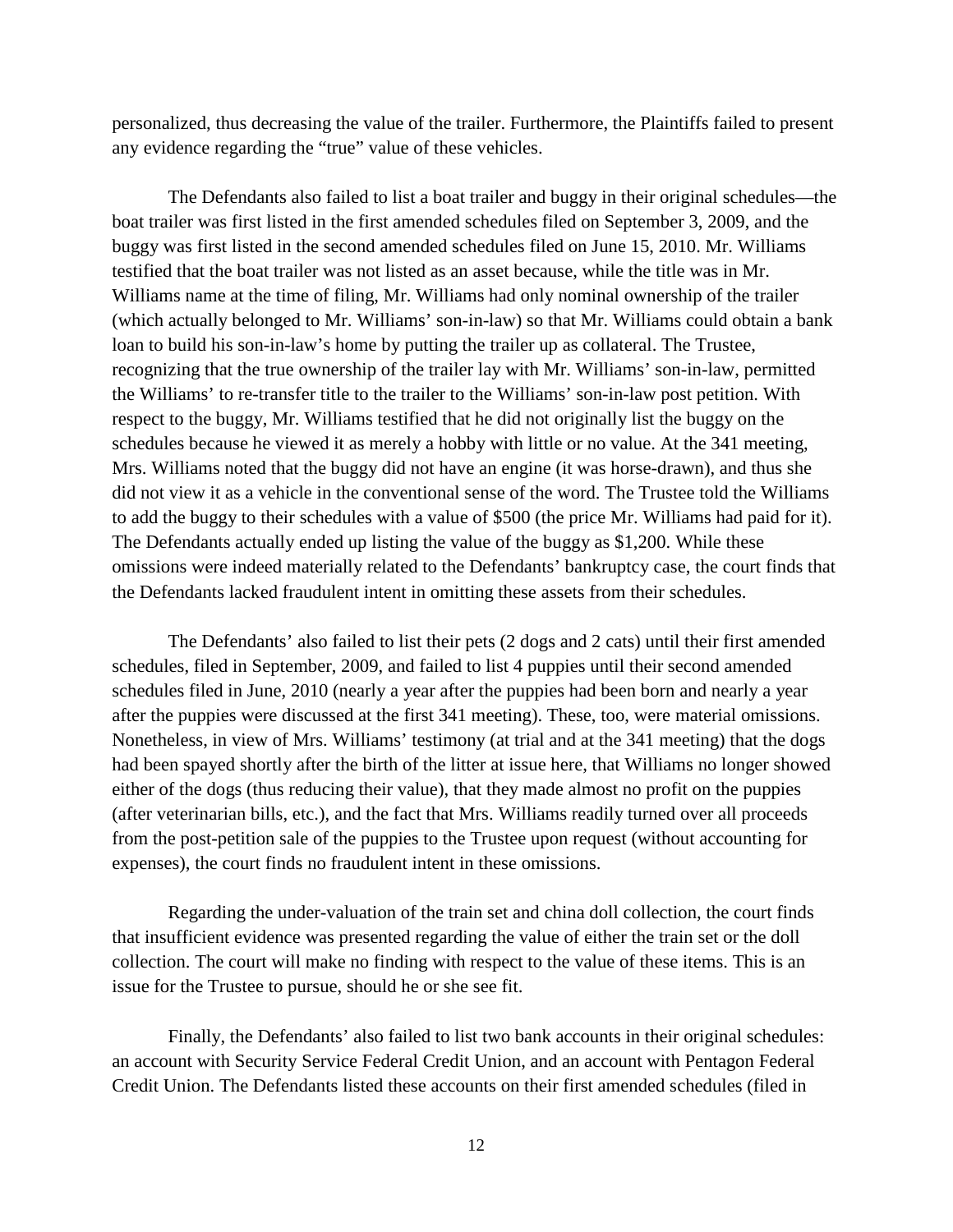September, 2009) and stated the value of these accounts as \$5.00 each. The testimony at trial showed that these accounts had been established only because the Defendants had loans through these banks, and thus were required to maintain accounts with the banks. Mr. Williams testified at the 341 meeting that no check had ever been written of either of these accounts. The failure to list these nominal accounts was not done with fraudulent intent. The Defendants did not use these accounts and they had no real value to the estate.

In short, the Plaintiffs argued that the Defendants knowingly and fraudulently undervalued or failed to list numerous non-exempt assets in their schedules. For purposes of section 727(a)(4)(A), "'a false statement resulting from ignorance or carelessness is not one that is knowing and fraudulent." *Brandon v. Saba (In re Saba)*, 2007 Bankr. LEXIS 3426, at \*26 (Bankr. E.D. La. Sept. 27, 2007). Although courts have taken different approaches to the issue of undervaluing assets, $3$  this court finds that the Defendants here were merely ignorant or careless in filling out their schedules; they did not act with the requisite fraudulent intent, and thus their discharge cannot be denied under section 727(a)(4). Although amending a schedule does not nullify a false statement already made, *In re Rajabali*, 365 B.R. at 715-716, it is evidence of lack of intent to defraud. *Id*. Furthermore, as recognized by Judge Gargotta, "there are no such things as perfect schedules." *Partners in Family Medicine v. Nolen*, Case No. 07-01008, at p. 6 (Bankr. W.D. Tex. Dec. 18, 2007) (citing *The Cadle Company v. Guenther (In re Guenther)*, 333 B.R. 759, 768 (Bankr. N.D. Tex. 2005) for the proposition that "[i]t may be close to impossible to produce Schedules and SOFAs that contain no mistaken information, and bankruptcy papers with mistakes are not, alone, enough to bar a debtor's discharge.").

## D. 11 U.S.C. § 727(a)(5)

ı

*Office of the United States Tr. v. Zimmerman (In re Zimmerman)*, 320 B.R. 800, 807 (Bankr. M.D. Pa. 2005).

<span id="page-12-0"></span><sup>&</sup>lt;sup>3</sup> As stated by the bankruptcy court for the Middle District of Pennsylvania:

Understandably, courts are more reluctant to deny a debtor's discharge when assets are undervalued than when they are undisclosed. At least one court has held that undervaluation of even a single asset is sufficient to provide a basis for denial of discharge under Section 727(a)(4). *Weiner v. Perry, Settles & Lawson, Inc. (In re Weiner)*, 208 B.R. 69 (9th Cir. BAP 1997) (affirming denial of discharge based on finding that ring purchased for \$ 6,000.00 and insured for \$ 21,000.00 was falsely valued at \$ 2,500). 'One material misrepresentation, if accompanied by actual intent to defraud, is sufficient to result in the denial of a discharge.' *In re Guthrie*, 265 B.R. 253, 263 (Bankr. M.D. Ala. 2001). However, other courts have held that undervaluation of even multiple or significant assets was not a sufficient basis for the denial of discharge. *In re Blum*, 41 B.R. 816 (Bankr. S.D. Fla. 1984) (undervaluation of two vehicles not grounds for denial of discharge when trustee had opportunity to have them appraised); *Wines v. Wines*, 114 B.R. 794, 797 (Bankr. S.D. Fla. 1990), aff'd in part and rev'd in part, 997 F.2d 852 (11th Cir. 1993) (lawsuit seeking \$ 361,820.00 but listed at value of \$ 12,000.00 was not falsely valued when defendant in such suit was in bankruptcy itself and debtor valued suit based on estimated distributions). Some courts have stated simply that materiality does not turn on value. [*In re*] *Olson*, 916 F.2d [481, 484 (8th Cir. 1990)]; *In re Sears*, 246 B.R. 341, 347 (8th Cir. BAP 2000).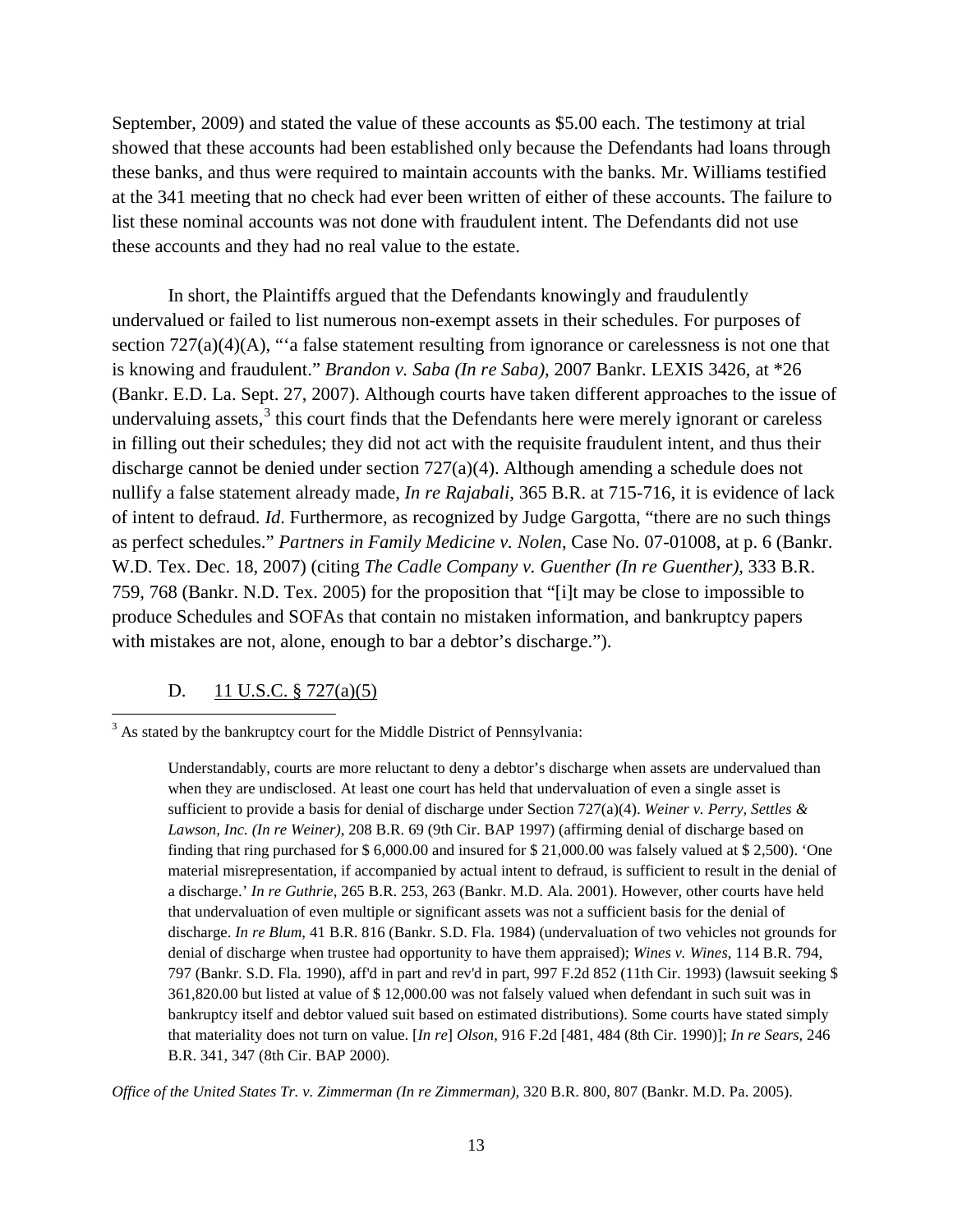Finally, the Plaintiffs argued that the Defendants' discharge should be denied under section 727(a)(5) due to unexplained loss of assets. Specifically, the Plaintiffs argued that the Defendants had failed to explain what happened to the money the Plaintiffs had paid the Defendants to build the house. The Defendants adequately explained (and such explanation is almost unnecessary due to the obviousness of what happened to the money) that the money was used to pay subcontractors to build the house. Mr. Williams testified that only about \$200 remained (as "profit") after all relevant parties had been paid. Accordingly, the Defendants' discharge will not be denied under section 727(a)(5).

#### 3. Breach of Contract / Warranty

ı

Having determined that the Defendants should not be denied their discharge under section 727, and that any debt owed by the Defendants to the Plaintiffs is dischargeable in this bankruptcy case, the court now comes to the underlying debt at issue here. Because the debt (if any) has not been previously established by a state court judgment, it falls upon this court to establish the Defendants' liability (if any) to the Plaintiffs as well as the amount of damages.

As stated earlier, this is essentially a breach of contract / breach of warranty case. "A contract is breached when a party fails or refuses to perform an act that it expressly promised to do. Whether a party has breached a contract is a question of law for the court." *Chesson v. Hall*, 2007 U.S. Dist. LEXIS 48290, at \*62 (S.D. Tex. July 3, 2007) (citing Texas case law). Here, the Defendants failed to construct the Plaintiffs' home in accordance with local building codes and in accordance with certain essential elements of the plans and specifications made a part of the construction/purchase contract. In addition to establishing breach of contract, the Plaintiffs also established that the Defendants breached the implied warranty to construct the Plaintiffs' home in a good and workmanlike manner.<sup>[4](#page-13-0)</sup> See Melody Home Mfg. Co. v. Barnes, 741 S.W.2d 349, 354 (Tex. 1987) (recognizing the implied warranty in construction accompanied by a home sale); *Horak v. Newman*, 2009 Tex. App. LEXIS 5629 (Tex. App.--Austin July 21, 2009) (discussing breach of implied warranty in connection with construction of a home).

The Defendants raised the valid issue of whether the Plaintiffs could even state a breach of contract claim against the Defendants individually given the fact that the contract was signed by WBC rather than the Defendants. The Defendants here completely disregarded the corporate form throughout the negotiation and closing process. WBC was essentially a sham corporation. It had no employees, no assets to speak of, and very little money in its bank account. Mrs. Williams testified at the 341 meeting that WBC had been created for the sole purpose of building

<span id="page-13-0"></span><sup>4</sup> "Good and workmanlike manner" has been defined as "performed by one who has the knowledge, training, or experience necessary for the successful practice of a trade or occupation and performed in a manner generally considered proficient by those capable of judging such work." *Melody Home Mfg. Co. v. Barnes*, 741 S.W.2d 349, 354 (Tex. 1987).